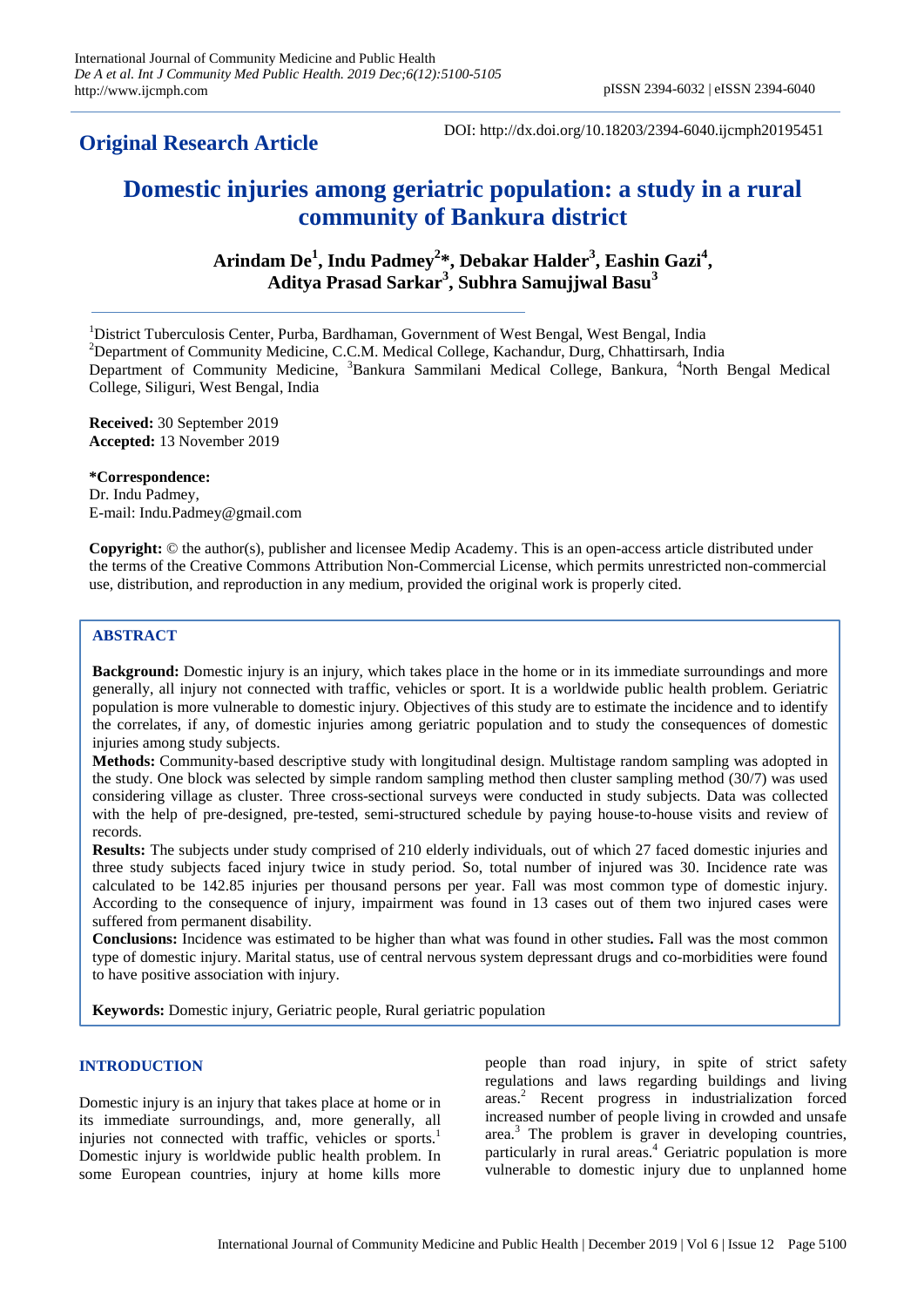arrangement. The growth rate of the older population (1.9 percent) is significantly higher than that of the total population  $(1.2 \text{ percent})$ .<sup>5</sup> Between 1996 and 2016, Indian population above 60 years of age will increase from 62.3 million to 112.9 million.<sup>6</sup> Every domestic injury brings a varying degree of distress to the victim as well as the family members. With this backdrop, the present study was conducted to assess the incidence of domestic injury and related risk factors in a rural community.<sup>7</sup> The study was conducted to achieve the following objectives were to estimate the incidence of domestic injuries among geriatric population in rural community of Bankura district and to identify the correlates of domestic injuries. Also study the consequences of domestic injuries among study subjects.

#### **METHODS**

A community-based descriptive study with longitudinal design was conducted in Gangajalghati Block of Bankura District, West Bengal. The population of Gangajalghati block was 186937 (2011 census) under the jurisdiction of ten Gram Panchayats (GPs) and catered by 30 sub centers, two Primary Health Centers and one Community Health Center. Total duration of the study was of 1 year from  $1<sup>st</sup>$  January 2014 to  $31<sup>st</sup>$  January 2015. Three crosssectional surveys were conducted in study period with two follow ups in the form of cross-sectional survey were done in six-month interval. First cross-sectional survey was conducted on July 2014, the second on first week of January 2015 and third on last week of January 2015. Information was collected through six-month recall. People in the age group of 60 years and above are taken as study population as on  $1<sup>st</sup>$  January 2014. People in the age group of 60 years and above on  $1<sup>st</sup>$  January 2014 who was residing in the area for more than one year and given consent were included in the study. Critically ill and bed ridden patient were excluded from the study. In Gangajalghati block there were 171 villages. Cluster sampling method was used considering village as cluster. From each of 30 clusters 7 study subjects were selected. The sample size estimation was done by N= $Z\alpha^2/l^2$ , where  $Z_{\alpha}$  at 95 percent Confidence Interval (CI) is 1.96 and allowable error  $l=20$  percent.<sup>8</sup> Then,  $N=1.96*1.96/$ 0.2\*0.2=96. Considering design effect of 2 the sample size N was 96\*2=192. After allowing 10 percent dropout the sample size was estimated to be 211. For a 30 cluster sampling the number per cluster was calculated to: 30/7 cluster sampling procedure, the final sample size was 210. Pre-designed, pre-tested, Semi-structured schedule were used as study tools. Semi-structured schedule was used to collect information on socio-demographic profile of study subjects and Economic dependency. Time of occurrence of injuries, Place of injury, Co-morbidities, if any, use of hypnotic drugs and Care seeking behavior information were collected by medical records and recall method. Types of domestic injuries, frequency of injuries, and nature of injury and its consequences were taken as outcome variables in our study.

Personal Interview by using predesigned, pretested semi structured schedule through house to house visit and review of medical records were used as study techniques.

#### *Methods of data collection*

Ethical clearance was obtained from Institutional Ethics Committee. Informed consent was taken from all participants before conducting interview. In each selected cluster, a random direction was chosen from the midpoint of the village and households were chosen consecutively along the road from the centre to the edge of the village until seven eligible study subjects were found. If seven eligible study subjects could not be found in a road then the road in another direction was selected randomly again from the mid-point of the village. The information pertaining to socio-demographics, injuries sustained during last six months was gathered through interview of the study subjects and relevant medical records were also examined using the pre-designed questionnaire by paying house-to-house visits. In the second visit consequences of domestic injury of previous visit and information regarding the occurrence of domestic injury in last six months was collected. In third visit information regarding consequences of domestic injury was collected only. In second visit all domestic injuries were minor in type so information regarding consequences of domestic injury was collected after one month.

## *Statistical framework*

After collection, the data were entered in excel spread sheet and then analyzed by standard statistical techniques like percentage, mean, standard deviation; different charts e.g., bar diagram, pie-chart etc. along with chi-square test for statistical inference. For this purpose, free SPSS software version 20.0 was utilized.

#### *Operational definition*

Domestic injury is an injury, which takes place in the home or in its immediate surroundings and more generally, all injury not connected with traffic, vehicles or sports.<sup>1</sup>

Geriatric age group: people in the age group of 60 years and above was consider as geriatric age group

Recall period for domestic injuries in this study was considered as six months from the date on which the interview was conducted.

## **RESULTS**

The subjects under study comprised of 210 elderly individuals, out of which 120 (57.1%) were male and 90 (42.9%) were female. Majority of study participants was in age group of 60-69 years with average age of  $68.8 \pm 6.7$ (mean±SD) and a range of 60-92 years (Table 1).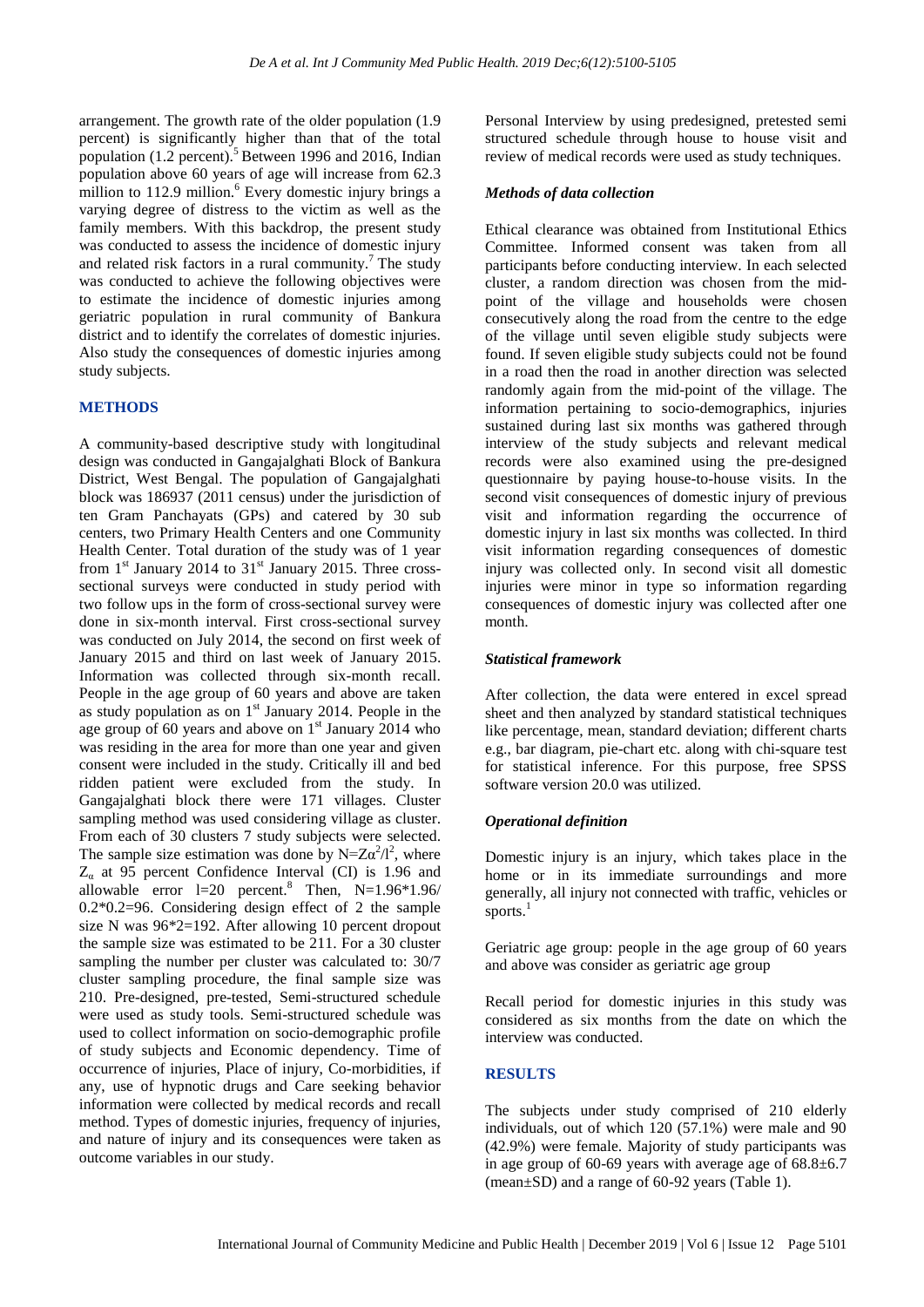Among the participants 60% were illiterate; 23% had primary education and remaining 17% studied up to secondary level and above. Analysis showed 94.3% of respondents were Hindu and rest was Muslim. Majority of the study subjects were married (58%) and most of them lived in joint family (82%). 60% of the study population were APL category and 40% were BPL. Among the participants 10.5% were retired, 39.5% were housewife and 40.5% were farmer (Table 2).

Out of 210 subjects 27 faced domestic injuries. Three study subjects faced injury twice in study period. So, total number of injuries was 30. Incidence rate was calculated to be 142.85 injuries per thousand persons per year. Females (14.3%) met with more domestic accidents as compared to males (11.7%) and this difference was not significant statistically.

According to mode of injury fall was maximum (70.0%) followed by burn (10.0%), cut (10.0%), blunt trauma (6.67%) and animal bite (3.33%). As per the place of occurrence of injury, maximum number of accidents (43.33%) occurred in the yard followed by 23.33% in the living room. Twenty percent accidents occurred in the kitchen whereas only 13.33% accident occurred in the bathroom. The most frequent type of injury observed in victims was laceration (33.33%) followed by fracture

(26.67%), abrasion (20.0%), cut injury (10.0%) and burn (10.0%). As per time of occurrence of injury, maximum injury occurred (43.33%) at afternoon then morning (30.0%), noon (16.67%) and evening (10.0%) (Table 3).

So far as the care seeking behavior is concerned it was revealed that home remedy, care from formal health facility and care from unauthorized health care provider were utilized by 10%, 55.3% and 36.7% of respondents respectively. More than half (56.25%) attended government health facility. 50.0% reached health facility within 1 day and 75% was treated at OPD (Table 4).

Almost two-third of study subjects was free from any comorbidity. According to the consequence of injury, impairment was found in 13 cases out of them two injured cases were suffered from permanent disability.

Proportion of domestic injury among respondents age group 60-69 years was significantly more than the people of other age groups (Table 5).

Domestic injury was significantly associated with marital status, use of hypnotic drugs and co-morbidity but was not found to be associated with gender, socio economic status and type of family (Table 6).

**Table 1: Distribution of study population according to age and gender (n=210).**

|                | <b>Sex</b>  | <b>Total</b> |           |  |
|----------------|-------------|--------------|-----------|--|
| Age (in years) | <b>Male</b> | Female       |           |  |
|                | N(%)        | N(%          | N(%       |  |
| 60-69          | 53 (25.2)   | 55(26.1)     | 108(51.3) |  |
| 70-79          | 55(26.1)    | 28(13.3)     | 83 (39.4) |  |
| $\geq 80$      | 12(5.7)     | 7(3.3)       | 19(9.0)   |  |
| <b>Total</b>   | 120(57.1)   | 90(42.9)     | 210       |  |

**Table 2: Distribution of study population according to socio-demographic profile (n=210).**

| <b>Attribute</b>          |                    | <b>Frequency</b> | $\frac{6}{6}$ |
|---------------------------|--------------------|------------------|---------------|
| <b>Religion</b>           | Hindu              | 198              | 94.30         |
|                           | Muslim             | 12               | 05.7          |
|                           | General            | 121              | 57.6          |
|                           | Scheduled caste    | 36               | 17.1          |
| Caste                     | Scheduled tribe    | 23               | 11.0          |
|                           | Other backward     | 30               | 14.3          |
|                           | Illiterate         | 126              | 60.0          |
|                           | Primary            | 49               | 23.3          |
| <b>Educational status</b> | Secondary          | 21               | 10.0          |
|                           | Higher secondary   | 11               | 5.2           |
|                           | Graduate and above | 3                | 1.4           |
| Occupation                | Retired            | 22               | 10.5          |
|                           | House wife         | 83               | 39.5          |
|                           | Business-man       | 11               | 5.2           |
|                           | Labourer           | 6                | 2.9           |
|                           | Farmer             | 85               | 40.5          |
|                           | Other              | 3                | 1.4           |
|                           | APL                | 125              | 59.5          |
| Socio-economic class      | <b>BPL</b>         | 85               | 40.5          |

**Continued.**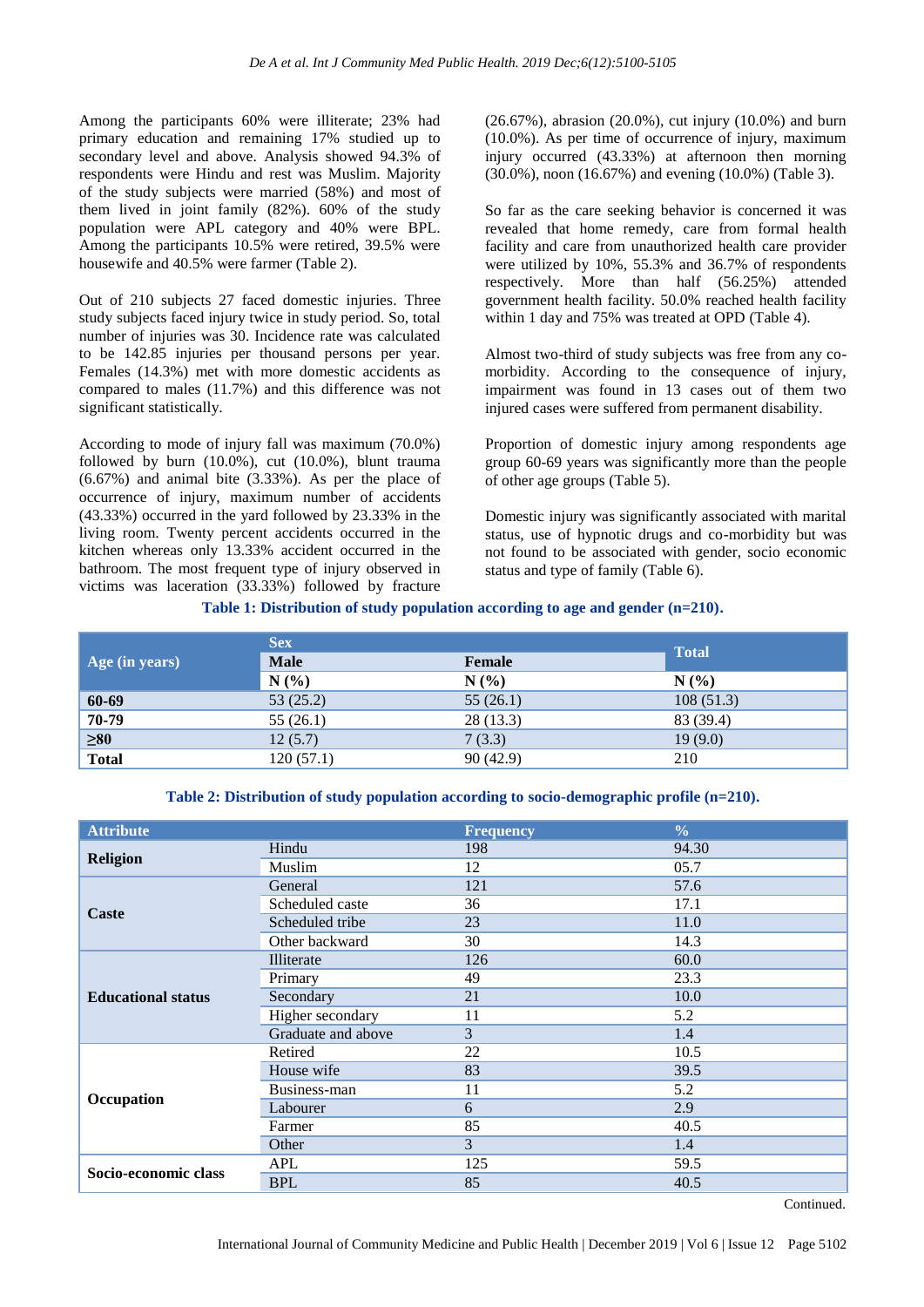| <b>Attribute</b>      |                | <b>Frequency</b> |      |
|-----------------------|----------------|------------------|------|
| Type of family        | <b>Nuclear</b> | 27               | 17.6 |
|                       | Joint          | 173              | 82.4 |
| <b>Marital status</b> | Married        | 122              | 58.1 |
|                       | Single         | 88               | 42.9 |

## **Table 3: Distribution of domestic injury events according to mode, nature, place and time of injury (n=30).**

| <b>Attributes</b>   | <b>Number</b>  | $\frac{0}{0}$ |
|---------------------|----------------|---------------|
| Mode of injury      |                |               |
| Fall                | 21             | 70.0          |
| <b>Burn</b>         | 3              | 10.0          |
| Cut                 | 3              | 10.0          |
| Blunt trauma        | $\overline{2}$ | 6.67          |
| Animal bite         | $\mathbf{1}$   | 3.33          |
| Nature of injury    |                |               |
| Abrasion and bruise | 6              | 20.0          |
| Laceration          | 10             | 33.33         |
| Fracture            | 8              | 26.67         |
| Cut                 | 3              | 10.0          |
| <b>Burn</b>         | 3              | 10.0          |
| Place of injury     |                |               |
| Yard                | 13             | 43.33         |
| Kitchen             | 6              | 20.0          |
| Living room         | 7              | 23.33         |
| <b>Bathroom</b>     | $\overline{4}$ | 13.33         |
| Time of injury      |                |               |
| Morning             | 9              | 30.0          |
| Noon                | 5              | 16.67         |
| Afternoon           | 13             | 43.33         |
| Evening             | 3              | 10.0          |

**Table 4: Distribution of domestic injury events according to care seeking behaviour (n=30).**

| <b>Attributes</b>                            | <b>Frequency</b> | $\frac{0}{0}$ |
|----------------------------------------------|------------------|---------------|
| <b>First treatment received</b>              |                  |               |
| Home remedy                                  | 3                | 10.0          |
| Formal health facility                       | 16               | 53.3          |
| Unauthorized health care provider            | 11               | 36.7          |
| <b>Treatment from formal health facility</b> |                  |               |
| Government                                   | 09               | 56.2          |
| Private                                      | 07               | 43.8          |
| Time interval (day) of care seeking          |                  |               |
| $\overline{0}$                               | 17               | 56.7          |
| $1 - 7$                                      | 10               | 33.3          |
| <b>From formal facility</b>                  |                  |               |
| <b>OPD</b>                                   | 12               | 75.0          |
| Indoor                                       | 04               | 25.0          |

## **Table 5: Distribution of study participants according to their age and history of domestic injury (n=210).**

|              | <b>H/O</b> domestic injury |                     |                    |                            | <b>RR</b> at 95% CI |  |
|--------------|----------------------------|---------------------|--------------------|----------------------------|---------------------|--|
| Age(yrs)     | <b>Present N</b> $(\%)$    | Absent, $N$ $(\% )$ | Total, $N$ $(\% )$ | <b>Statistics, p value</b> |                     |  |
| 60-69        | 23(21.3)                   | 85 (78.7)           | 108(100.0)         | $\chi^2$ =12.48,0.000      | 5.89 (1.83-18.96)   |  |
| $70-79*$     | 3(3.6)                     | 80 (96.4)           | 83(100.0)          | ∗                          |                     |  |
| $\geq 80$    | 1(5.3)                     | 18(94.7)            | 19(100.0)          | 0.56 (Fisher exact)        | 1.48(0.16-13.29)    |  |
| <b>Total</b> | 27                         | 183                 | 210(100.0)         |                            |                     |  |

**\*** Reference group.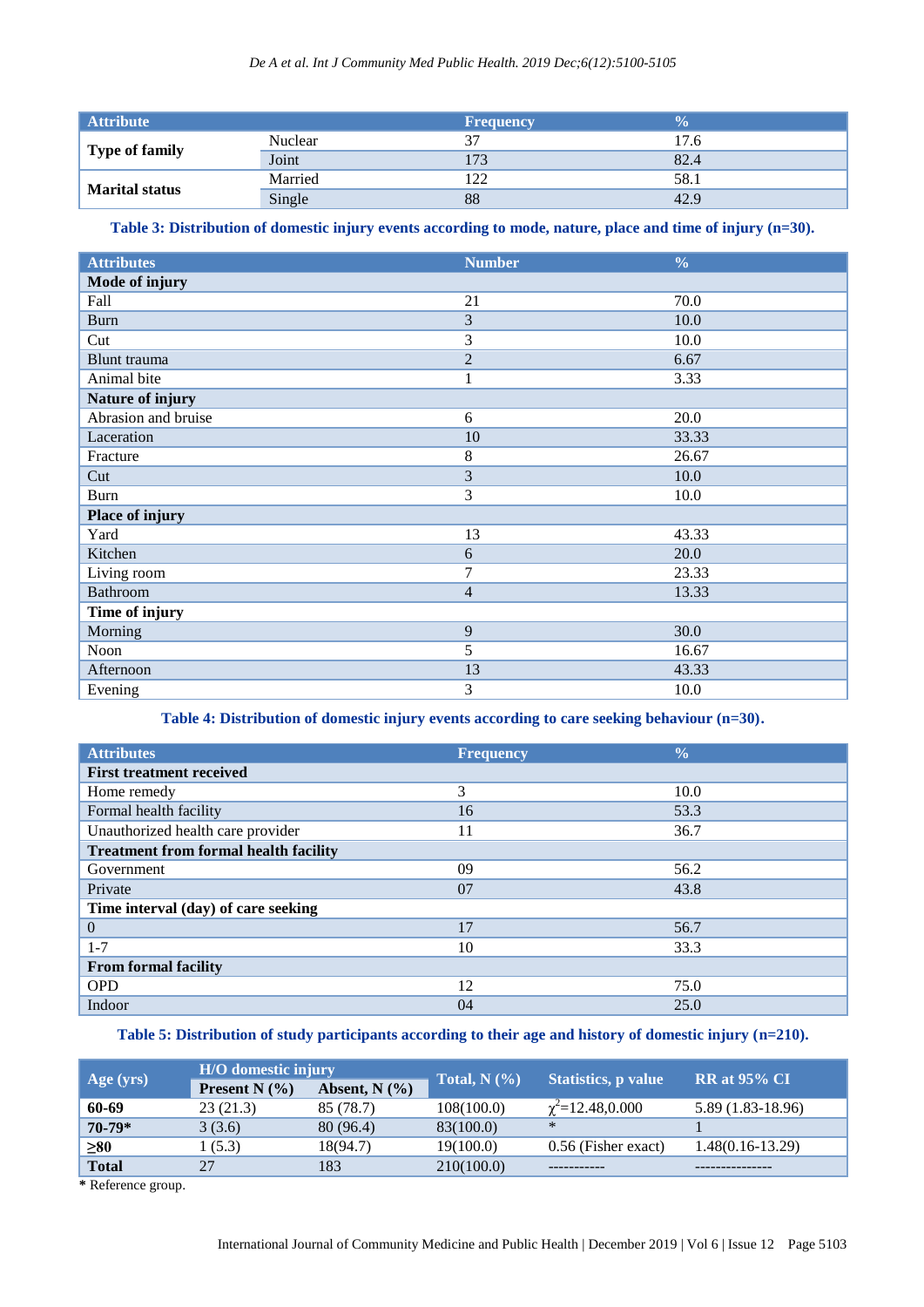|                                      | H/o domestic injury        |                               |                 |    |         |
|--------------------------------------|----------------------------|-------------------------------|-----------------|----|---------|
| <b>Attributes</b>                    | Present $(n_1=27)$<br>N(%) | Absent $(n_2=183)$<br>$N(\%)$ | Total N $(\% )$ | Df | P value |
| <b>Marital status</b>                |                            |                               |                 |    |         |
| Married                              | 21(17.2)                   | 101(82.8)                     | 122 (100)       |    | 0.02    |
| Single                               | 6(6.8)                     | 82 (93.2)                     | 88 (100)        |    |         |
| <b>Type of family</b>                |                            |                               |                 |    |         |
| Joint                                | 22(12.7)                   | 151 (87.3)                    | 173 (100)       |    | 0.89    |
| <b>Nuclear</b>                       | 5(13.5)                    | 32(86.5)                      | 37 (100)        |    |         |
| Socio-economic status                |                            |                               |                 |    |         |
| <b>BPL Category</b>                  | 10(11.8)                   | 75 (88.2)                     | 85 (100)        |    |         |
| <b>APL Category</b>                  | 17(13.6)                   | 108 (86.4)                    | 125(100)        |    | 0.83    |
| <b>Consumption of CNS depressant</b> |                            |                               |                 |    |         |
| Consumed                             | 14(33.3)                   | 28 (66.6)                     | 42 (100)        |    |         |
| Not consumed                         | 13(7.7)                    | 155(92.3)                     | 168 9100)       |    | 0.00    |
| <b>Presence of co-morbidity</b>      |                            |                               |                 |    |         |
| Yes                                  | 21(28.4)                   | 53 (71.6)                     | 74 (100)        |    |         |
| N <sub>o</sub>                       | 6(4.4)                     | 130 (95.6)                    | 135 (100)       |    | 0.00    |
| Df dogwoo of froodom                 |                            |                               |                 |    |         |

| Table 6: Distribution of study subjects according to history of domestic injury and few socio-demographics and co- |
|--------------------------------------------------------------------------------------------------------------------|
| morbidity $(n=210)$ .                                                                                              |

Df=degree of freedom.

## **DISCUSSION**

Present study revealed an overall incidence of 142.85 domestic accidents /1000 elderly population /year in the study area, which was comparable to the study in an air force community in India where incidence was estimated to be 110/1000/ per year and also in a study in Delhi where the incidence was found 111 events/1000 population at risk/year.<sup>9,10</sup> But Thein et al observed higher incidence of 195 events/1000 population at risk/year in a study in Singapore. $^{11}$ 

Lower incidence of domestic injury was found in Pakistan  $(45)$ <sup>12</sup>, Tanzania  $(32)$ <sup>13</sup>, Vietnam  $(76)$ <sup>14</sup> and Sri-Lanka  $(82)$  <sup>15</sup>. This can be explained by the fact that in this study all injuries regardless their severities were included. In this study, females (14.3%) came across more domestic accidents as compared to males (11.7%) but the difference was not statistically robust. Bhanderi et al. mentioned that female gender was found to be a significant predictor of domestic accidents.<sup>16</sup> This might be because in our study females in the rural study area spent more time at home and are actively involved in household and kitchen work. It was also observed in the present study that maximum number of domestic accidents occurred in the 60-69 year age-group than other age groups and the difference was statistically significant (P 0.001). This could be explained by the fact that this age group was relatively active than other.

Fall was found to be the commonest type of domestic accidents (70.0%) followed by cut injuries and burns. This was consistent findings of Bhanderi et al. <sup>16</sup> Other studies carried out in India and abroad also reported falls as the commonest mode of injury. $9,13,17,18$  Chaurasia et al observed a higher proportion of burns and scalds in their study.<sup>19</sup> In the present study, it was observed that majority 43.3% of the injuries occurred in the yard. Similar pattern has been reported by Mukhopadhya at el.<sup>9</sup> and Aggarwal at el.<sup>12</sup> in their study. About 43.3% accidents occurred at afternoon in contrast to the observation made by Bhanderi et al that 46.4% of accidents occurred during the morning hours.<sup>16</sup> Most frequent nature of domestic injury was laceration (33.3%) followed by fracture. But Misthi et al reported abrasion was most common type and fracture only 3.0%.<sup>20</sup>

As far as treatment-seeking pattern was concerned, (53.3%) received first treatment from formal health facility and 56.7% reached health facility within the day of injury. Slightly higher than half (56.3%) utilized government health facility and almost three-forth (75.0%) of them got OPD services. This result corroborated with Bhanderi et al.<sup>16</sup> Impairment was observed in 48.1% cases of domestic injury cases and out of them almost 15.0% suffered from permanent disability. Similar result was found in the study conducted by Bhanderi et al.<sup>16</sup> Domestic injury was significantly found to be associated with marital status, use of hypnotic drugs and comorbidity but was not with gender, socio economic status and type of family in present study.

## **CONCLUSION**

Incidence was estimated to be higher than what was found in other studies. Domestic accidents are more common in 60-69 age groups i.e., amongst the young old who were comparatively more mobile. Fall was the most common type of domestic injury. Marital status, use of CNS depressant drugs and co-morbidities were found to have positive association with injury.